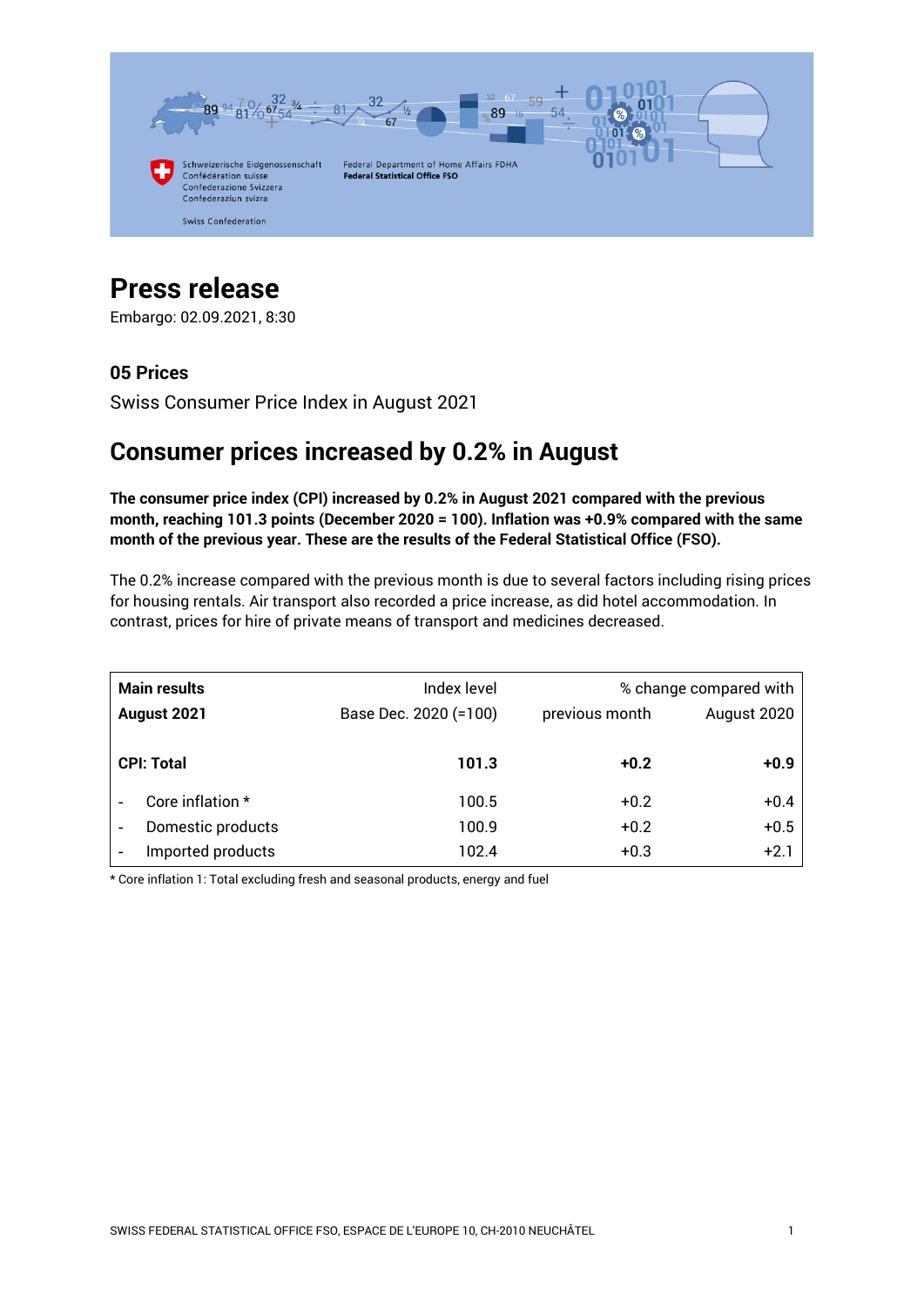#### **Harmonised Index of Consumer Prices (HICP)**

In August 2021, the Swiss Harmonised Index of Consumer Prices (HICP) stood at 101.33 points (base 2015 = 100). This corresponds to a rate of change of +0.2% compared with the previous month and of +0.8% compared with the same month the previous year.

The HICP is a supplementary indicator for inflation based on a harmonised method across EU member countries. It enables inflation in Switzerland to be compared with that of European countries.

The European Statistical Office, Eurostat, publishes the results according to a predefined calendar. The FSO publishes a comparison between inflation in Switzerland and Europe on the webpage www.ipch.bfs.admin.ch</u>. A methodological note, the 2021 weighting of the Swiss standard HICP basket and the FSO News publication on the HICP are also available on this page. Eurostat will publish the HICP indices for other European countries for August 2021 on 17 September 2021. You will find the HICP results on the Eurostat website at the following address: <https://ec.europa.eu/eurostat/web/hicp>

#### **Information**

Info CPI, FSO, Prices section, tel.: +41 58 463 69 00, email: [LIK@bfs.admin.ch](mailto:LIK@bfs.admin.ch) FSO Media Service, tel.: +41 58 463 60 13, email[: media@bfs.admin.ch](mailto:media@bfs.admin.ch)

#### **Online**

Further information and publications: [www.cpi.bfs.admin.ch](https://www.bfs.admin.ch/bfs/en/home/statistics/prices/consumer-price-index.html) Statistics counts for you: [www.statistics-counts.ch](https://statistics-counts.ch/) NewsMail subscription in German, French and Italian: [www.news-stat.admin.ch](https://www.bfs.admin.ch/bfs/de/home/dienstleistungen/fuer-medienschaffende/newsmail-abonnement.html) FSO website: [www.statistics.admin.ch](https://www.bfs.admin.ch/bfs/en/home.html)

#### **Access to results**

This press release has been established on the basis of the European Statistics Code of Practice, which ensures the independence, integrity and accountability of national and community statistical offices. Privileged access is supervised and under embargo.

The Swiss National Bank (SNB) received the results of the CPI four working days before publication as required by the legislation in force and the conduct of its monetary policy. The news agencies received this press release with an embargo of 15 minutes.

For the preparation of economic forecasts and calculation of the quarterly GDP, the State Secretariat for Economic Affairs (SECO) also received the press release four working days before publication.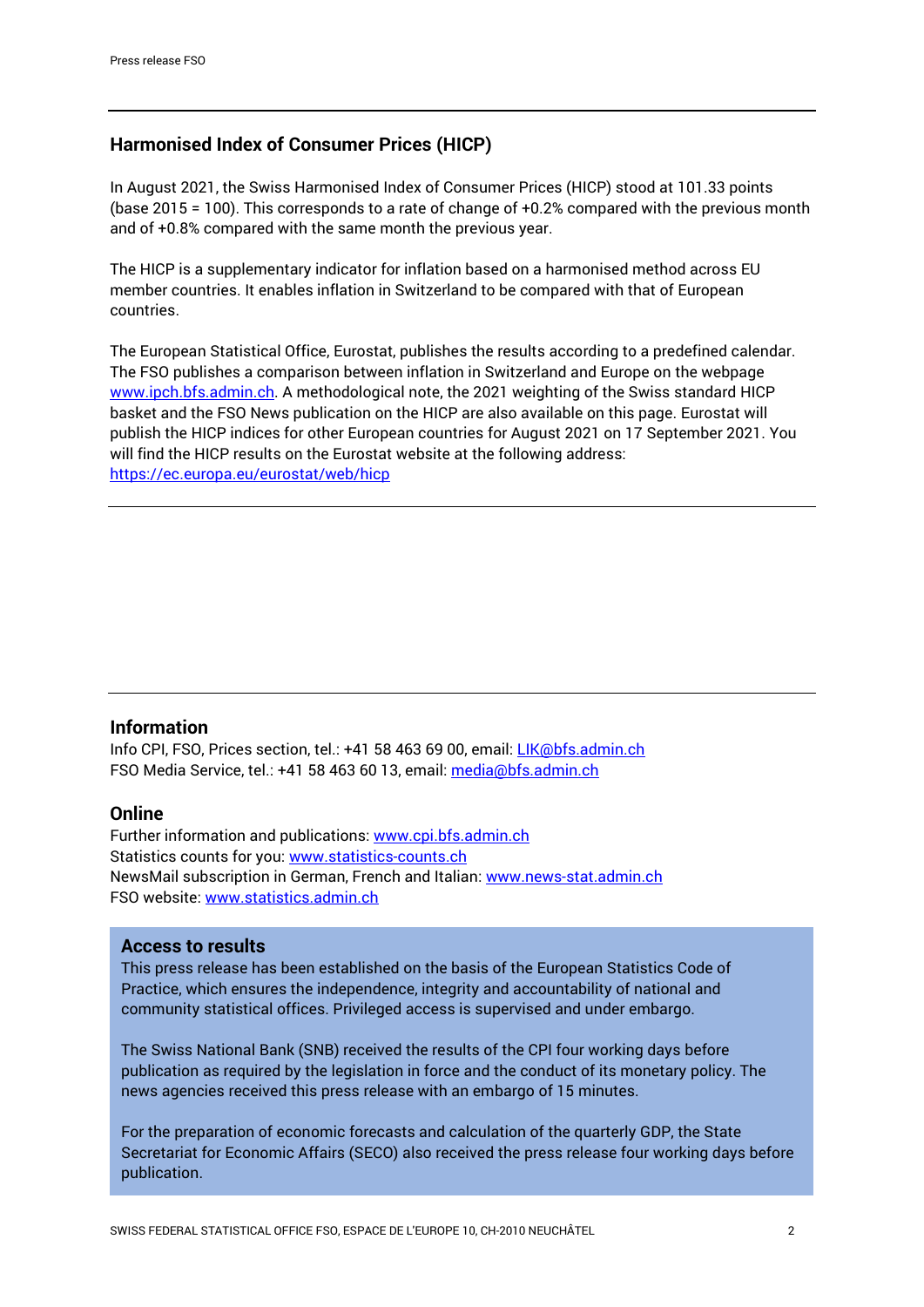#### **Indices and change rates in August 2021**

| Position                                                                              | Weight in %      | Index          | Change in % over |               | Contribution to the |  |  |  |
|---------------------------------------------------------------------------------------|------------------|----------------|------------------|---------------|---------------------|--|--|--|
|                                                                                       |                  |                | previous         | August        | monthly change      |  |  |  |
|                                                                                       |                  |                | month            | 2020          |                     |  |  |  |
| Total                                                                                 | 100.000          | 101.3          | 0.2              | 0.9           | 0.246               |  |  |  |
| <b>Major groups</b>                                                                   |                  |                |                  |               |                     |  |  |  |
| Food and non-alcoholic beverages                                                      | 11.930           | 101.3          | 0.5              | $-1.2$        | 0.056               |  |  |  |
| Alcoholic beverages and tobacco                                                       | 3.013            | 101.7          | 1.8              | 1.2           | 0.054               |  |  |  |
| Clothing and footwear                                                                 | 2.762            | 94.6           | 1.8              | $-0.6$        | 0.047               |  |  |  |
| Housing and energy                                                                    | 27.165           | 101.6          | 0.2              | 1.8           | 0.060               |  |  |  |
| Household goods and services                                                          | 3.810            | 100.7          | $-0.1$           | 1.0           | $-0.005$            |  |  |  |
| Healthcare                                                                            | 17.580           | 99.7           | $-0.1$           | $-0.3$        | $-0.020$            |  |  |  |
| Transport                                                                             | 10.019           | 105.3          | 0.2              | 5.8           | 0.026               |  |  |  |
| Communications                                                                        | 3.114            | 99.6           | 0.0              | $-1.2$        | 0.000               |  |  |  |
| Recreation and culture                                                                | 7.480            | 101.6          | $-0.1$           | $-0.9$        | $-0.010$            |  |  |  |
| Education                                                                             | 0.559            | 100.7          | 0.7              | 0.7           | 0.004               |  |  |  |
| Restaurants and hotels                                                                | 6.859            | 102.1          | 0.4              | 0.9           | 0.027               |  |  |  |
| Other goods and services                                                              | 5.709            | 100.2          | 0.1              | $-0.2$        | 0.007               |  |  |  |
| Type of products                                                                      |                  |                |                  |               |                     |  |  |  |
| Goods                                                                                 | 40.960           | 101.7          | 0.3              | 1.4           | 0.127               |  |  |  |
| Non durables                                                                          | 27.328           | 102.6          | 0.3              | 1.3           | 0.079               |  |  |  |
| Semi durables                                                                         | 5.397            | 97.2           | 0.8              | $-0.2$        | 0.044               |  |  |  |
| Durables                                                                              | 8.235            | 101.6          | 0.1              | 2.1           | 0.005               |  |  |  |
| Services                                                                              | 59.040           | 101.0          | 0.2              | 0.5           | 0.118               |  |  |  |
|                                                                                       |                  |                |                  |               |                     |  |  |  |
| <b>Private Services</b>                                                               | 48.002           | 101.2          | 0.3              | 0.6           | 0.121               |  |  |  |
| <b>Public Services</b>                                                                | 11.038           | 100.1          | 0.0              | 0.1           | $-0.003$            |  |  |  |
| Origin of products                                                                    |                  |                |                  |               |                     |  |  |  |
| Domestic products                                                                     | 76.423           | 100.9          | 0.2              | 0.5           | 0.174               |  |  |  |
| Imported products                                                                     | 23.577           | 102.4          | 0.3              | 2.1           | 0.071               |  |  |  |
| <b>Addditional classifications</b>                                                    |                  |                |                  |               |                     |  |  |  |
| Health care                                                                           | 17.580           | 99.7           | $-0.1$           | $-0.3$        | $-0.020$            |  |  |  |
| Index without health care                                                             | 82.420           | 101.6          | 0.3              | 1.1           | 0.266               |  |  |  |
| Housing rental                                                                        | 20.104           | 101.1          | 0.4              | 1.3           | 0.075               |  |  |  |
| Index without housing rental                                                          | 79.896           | 101.3          | 0.2              | 0.8           | 0.171               |  |  |  |
|                                                                                       |                  |                |                  |               |                     |  |  |  |
| Petroleum products                                                                    | 2.433            | 120.8          | $-0.9$           | 23.0          | $-0.026$            |  |  |  |
| Index without petroleum products                                                      | 97.567           | 100.8          | 0.3              | 0.3           | 0.272               |  |  |  |
| Tobacco products                                                                      | 1.787            | 101.3          | 0.4              | 1.5           | 0.007               |  |  |  |
| Index without tobacco products                                                        | 98.213           | 101.3          | 0.2              | 0.9           | 0.239               |  |  |  |
| Alcoholic beverages                                                                   | 2.035            | 101.7          | 2.4              | 0.9           | 0.047               |  |  |  |
| Index without alcoholic beverages                                                     | 97.965           | 101.3          | 0.2              | 0.9           | 0.199               |  |  |  |
| Clothing and footwear                                                                 | 2.762            | 94.6           | 1.8              | $-0.6$        | 0.047               |  |  |  |
| Index without clothing and footwear                                                   | 97.238           | 101.5          | 0.2              | 0.9           | 0.199               |  |  |  |
|                                                                                       |                  |                |                  |               | $-0.018$            |  |  |  |
| Administered prices<br>Index without administered prices                              | 26.691<br>73.309 | 100.1<br>101.7 | $-0.1$<br>0.4    | $-0.2$<br>1.3 | 0.264               |  |  |  |
|                                                                                       | 89.814           | 100.5          | 0.2              | 0.4           | 0.201               |  |  |  |
| Core inflation 1 <sup>1</sup><br>Fresh and seasonal products                          | 4.885            | 105.6          | 1.4              | $-1.2$        | 0.072               |  |  |  |
| Energy and fuels                                                                      | 5.301            | 110.1          | $-0.5$           | 10.7          | $-0.027$            |  |  |  |
| Core inflation 2 <sup>2</sup>                                                         | 65.812           | 100.7          | 0.3              | 0.7           | 0.220               |  |  |  |
|                                                                                       |                  |                |                  |               |                     |  |  |  |
| $1$ core inflation $1$ = total without fresh and seasonal products, energy and fuels  |                  |                |                  |               |                     |  |  |  |
| $2$ core inflation 2 = Core inflation 1 without products whose prices are administred |                  |                |                  |               |                     |  |  |  |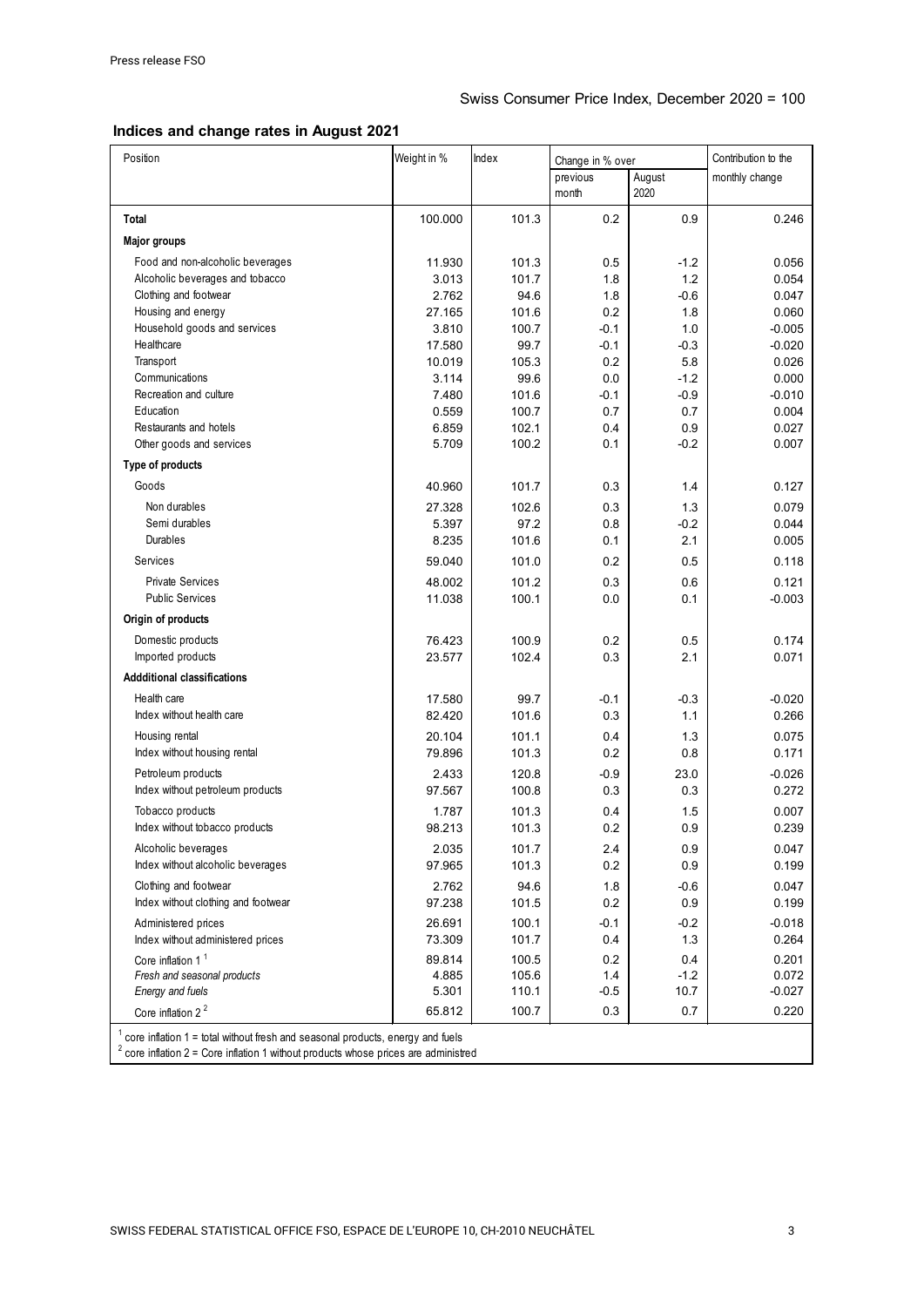| Principal contributions to change in the global index in August 2021 |  |  |  |
|----------------------------------------------------------------------|--|--|--|
|----------------------------------------------------------------------|--|--|--|

| Position                                  | Contribution to the<br>change of the global<br>index compared to the<br>last survey period | Weight<br>in $%$ | Index | Change in %<br>over previous<br>month | Change in %<br>over same<br>month of<br>previous year |
|-------------------------------------------|--------------------------------------------------------------------------------------------|------------------|-------|---------------------------------------|-------------------------------------------------------|
| Housing rentals (Rental index)            | 0.055                                                                                      | 15.561           | 101.3 | 0.4                                   | 1.4                                                   |
| Air transport                             | 0.048                                                                                      | 0.439            | 106.5 | 11.5                                  | 7.7                                                   |
| Hotels                                    | 0.032                                                                                      | 0.885            | 113.3 | 3.3                                   | 3.5                                                   |
| Beer (retail)                             | 0.020                                                                                      | 0.242            | 98.4  | 9.4                                   | 0.0                                                   |
| Imputed rent for owner-occupied dwellings | 0.020                                                                                      | 4.543            | 100.5 | 0.4                                   | 1.1                                                   |
| Salad vegetables                          | 0.015                                                                                      | 0.216            | 111.6 | 6.6                                   | 6.6                                                   |
| Second-hand cars                          | 0.014                                                                                      | 1.309            | 106.3 | 1.0                                   | 7.3                                                   |
| Foreign red wine                          | 0.012                                                                                      | 0.399            | 101.8 | 3.1                                   | 0.5                                                   |
| Women's trousers                          | 0.012                                                                                      | 0.207            | 95.8  | 6.3                                   | 2.3                                                   |
| <b>Berries</b>                            | 0.011                                                                                      | 0.185            | 90.2  | 7.1                                   | $-6.2$                                                |
| Fruit or vegetable juices                 | 0.009                                                                                      | 0.187            | 100.1 | 5.1                                   | 2.6                                                   |
| Products for face care and make-up        | 0.009                                                                                      | 0.223            | 110.7 | 3.9                                   | 1.3                                                   |
| Stone fruit                               | 0.008                                                                                      | 0.166            | 96.7  | 5.4                                   | $-0.4$                                                |
| Dried fruit and nuts                      | 0.008                                                                                      | 0.242            | 99.7  | 3.6                                   | 1.7                                                   |
| Cigarettes                                | 0.007                                                                                      | 1.521            | 101.1 | 0.5                                   | 1.5                                                   |
| <b>Brassicas</b>                          | 0.006                                                                                      | 0.052            | 155.0 | 7.9                                   | 7.8                                                   |
| Swiss red wine                            | 0.006                                                                                      | 0.150            | 102.5 | 3.9                                   | $-0.4$                                                |
| Women's underwear                         | 0.006                                                                                      | 0.162            | 97.3  | 3.7                                   | 1.3                                                   |
| Sauces and condiments                     | 0.005                                                                                      | 0.251            | 103.1 | 1.9                                   | 1.5                                                   |
| Women's blouses                           | 0.005                                                                                      | 0.070            | 94.9  | 7.9                                   | 1.5                                                   |
| $\left[\ldots\right]$                     |                                                                                            |                  |       |                                       |                                                       |
| Olive oil                                 | $-0.005$                                                                                   | 0.079            | 93.2  | $-5.8$                                | $-3.2$                                                |
| Diesel                                    | $-0.006$                                                                                   | 0.504            | 118.1 | $-1.0$                                | 19.2                                                  |
| Domestic package holidays                 | $-0.011$                                                                                   | 0.150            | 94.8  | $-7.4$                                | $-6.2$                                                |
| Melons and grapes                         | $-0.015$                                                                                   | 0.060            | 103.4 | $-19.4$                               | 1.4                                                   |
| Heating oil                               | $-0.016$                                                                                   | 0.783            | 121.8 | $-1.6$                                | 27.3                                                  |
| <b>Medicines</b>                          | $-0.020$                                                                                   | 3.476            | 99.2  | $-0.6$                                | $-1.7$                                                |
| Hire of private means of transport        | $-0.024$                                                                                   | 0.094            | 143.0 | $-15.3$                               | $\cdots$                                              |